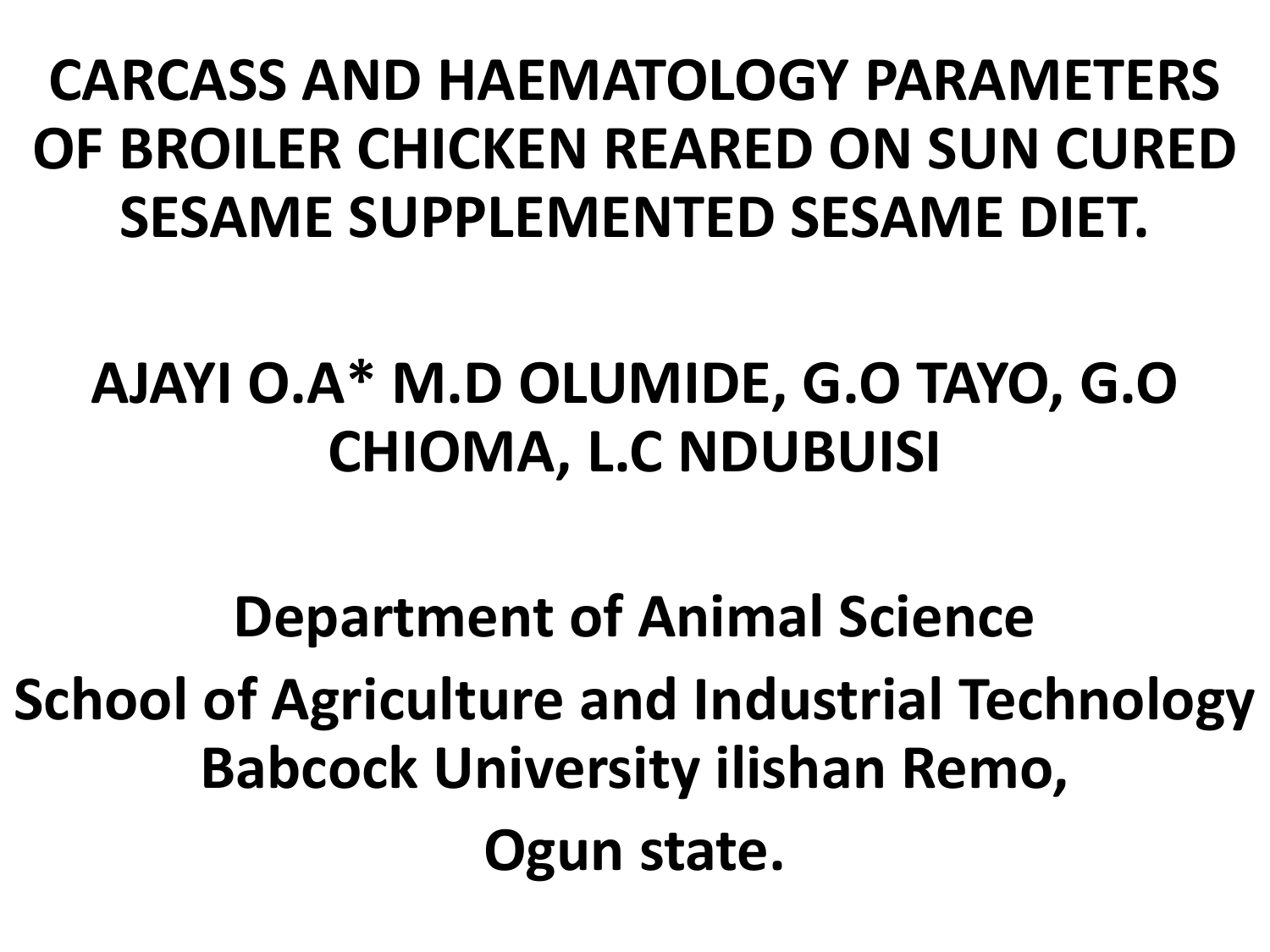### INTRODUCTION

- Nigeria is known to be developed in poultry industry with about estimated 140million birds. Serving as one of the most significant sources of dietary quality protein and income to farmers. (Damoder *et al* 2008).
- Consumption of poultry meat is also increasing faster than that of other livestock with feed constituting about 70- 80% of the entire expenses in poultry production. (Adegbola, 1998).
- Most Nigeria manufacturer and farmers use soymeal or groundnut cake as part of dietary protein in animal diets which make the future of poultry production insecure as availability could not meet demand.
- The survival of poultry industry depends on finding a comprehensive solution to substitute protein in feedstuff of livestock.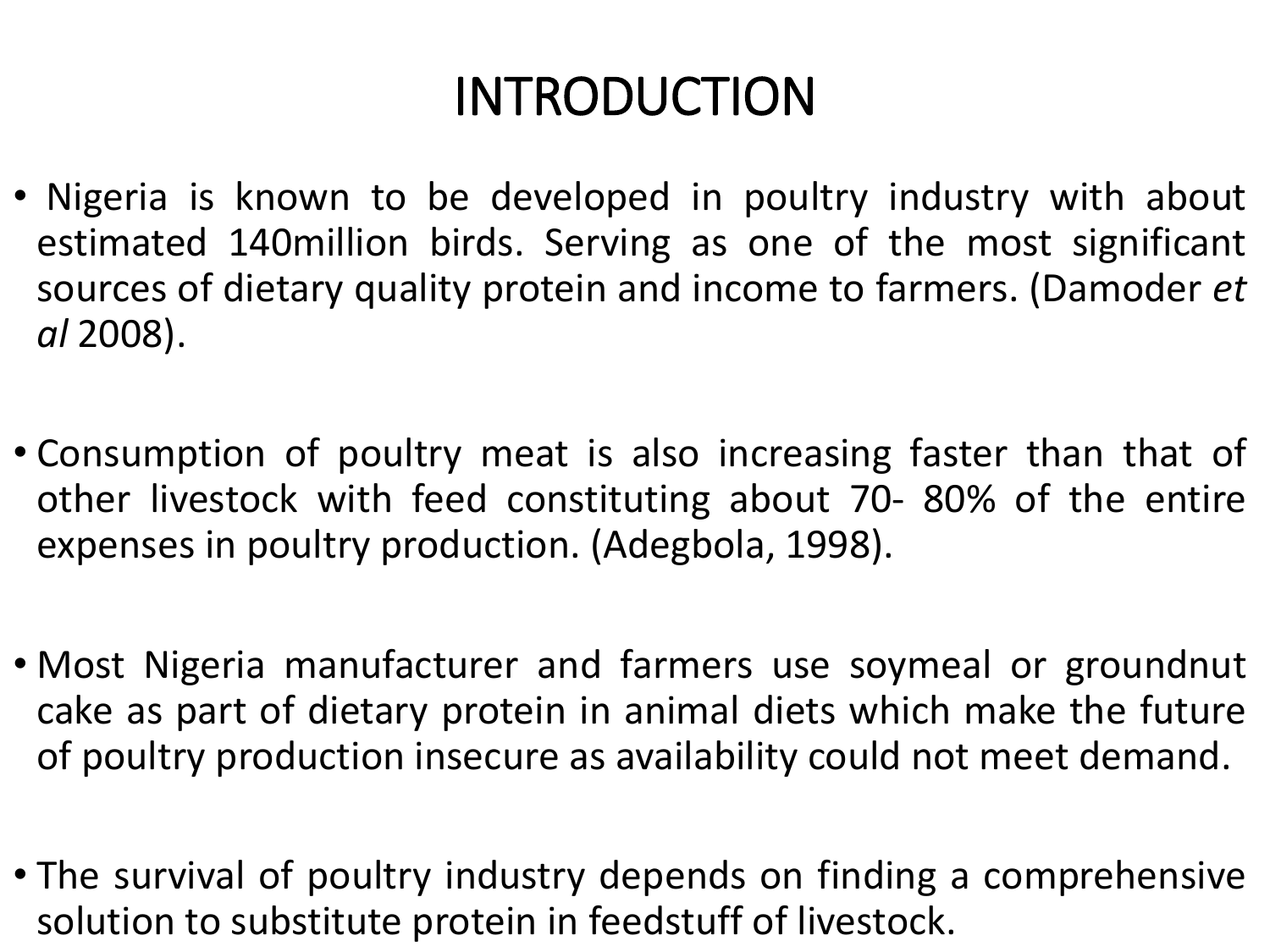### MATERIALS AND METHOD

- **Study site:** This experiment was carried out at the poultry unit of Babcock University farm, Ilishan-Remo, Ogun State. Ilishan-Remo ogun state.
- **Collection of Raw Materials:** Sesame seed (*Sesamum indicum L.)* was purchased from Bodija Market in Ibadan Oyo state Nigeria. It was winnowed grounded and sun-cured .
- **Experimental Animal and Management:** One hundred and fifty day old broiler chicks were obtained from a commercial hatchery at Ibadan Oyo state. Initial body weight of each chick was taken. The study lasted for 8 weeks. The birds were randomly allotted to five treatments in groups of thirty chicks with three replicates of ten chicks. Each group received fresh clean drinking water ad-libitum daily for a period of 8weeks.
- **Experimental Diet:** Five diets were formulated such that protein and energy conformed to NRC (1994) recommendation as 0%, 10%, 20%, 30% and 40% of soyabean meal replaced with sesame meal weight/weight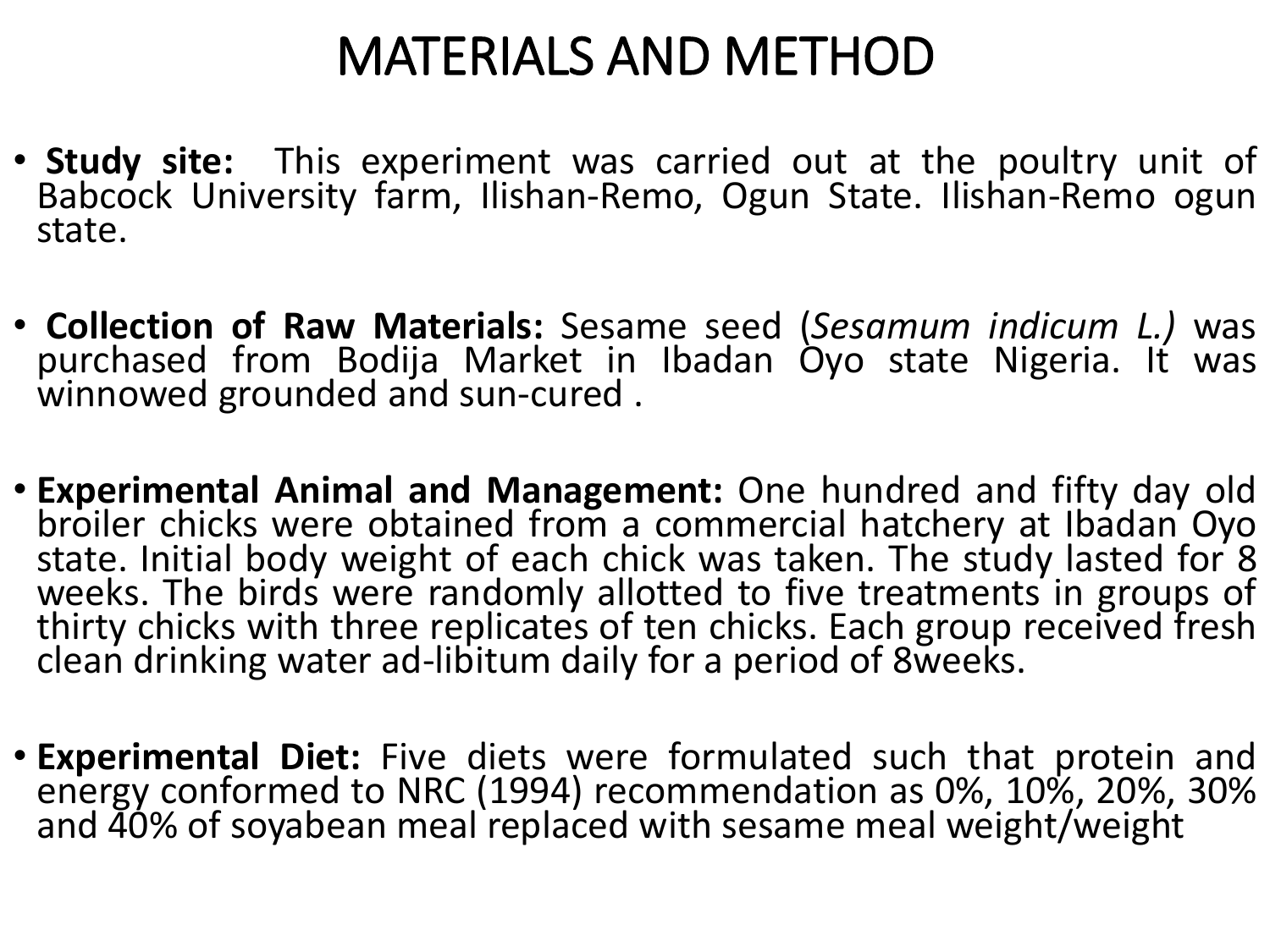#### Table 1: Composition of Broiler Starter Diet Containing Varying Level of Sun–Cured Sesame Meal

| <b>Ingredient</b>     | Diet 1 (0%) | Diet 2 (10%) | Diet 3 (20%) | Diet 4(30%) | Diet 5(40%)  |
|-----------------------|-------------|--------------|--------------|-------------|--------------|
| <b>Maize</b>          | 54.00       | 54.00        | 54.00        | 54.00       | 54.00        |
| <b>Soyameal</b>       | 37.00       | 33.30        | 29.60        | 25.90       | 22.20        |
| <b>Sesame meal</b>    |             | 3.70         | 7.40         | 11.10       | 14.80        |
| <b>Limestone</b>      | 0.50        | 0.50         | 0.50         | 0.50        | 0.50         |
| <b>Bone meal</b>      | 3.30        | 3.30         | 3.30         | 3.30        | 3.30         |
| <b>Fish meal</b>      | 2.00        | 2.00         | 2.00         | 2.00        | 2.00         |
| <b>Wheat offal</b>    | 2.60        | 2.60         | 2.60         | 2.60        | 2.60         |
| <b>Methionine</b>     | 0.05        | 0.05         | 0.05         | 0.05        | 0.05         |
| <b>Common Salt</b>    | 0.30        | 0.30         | 0.30         | 0.30        | 0.30         |
| <b>Premix</b>         | 0.25        | 0.25         | 0.25         | 0.25        | 0.25         |
| <b>Total</b>          | 100.00      | 100.00       | 100.00       | 100.00      | 100.00       |
| <b>Calculated</b>     |             |              |              |             |              |
| analysis              |             |              |              |             |              |
| Crude protein (%)     | 23.02       | 22.40        | 21.65        | 21.00       | 20.30        |
|                       |             |              |              |             |              |
| ME(kcal/kg)           | 2959        | 2944         | 2930         | 2915        | 2891         |
| Crude fibre (%)       | 3.72        | 3.86         | 3.94         | 4.06        | 4.16         |
| Fther extract $(9/2)$ | 376         | 533          |              | $9.47$      | <u>1በ በ3</u> |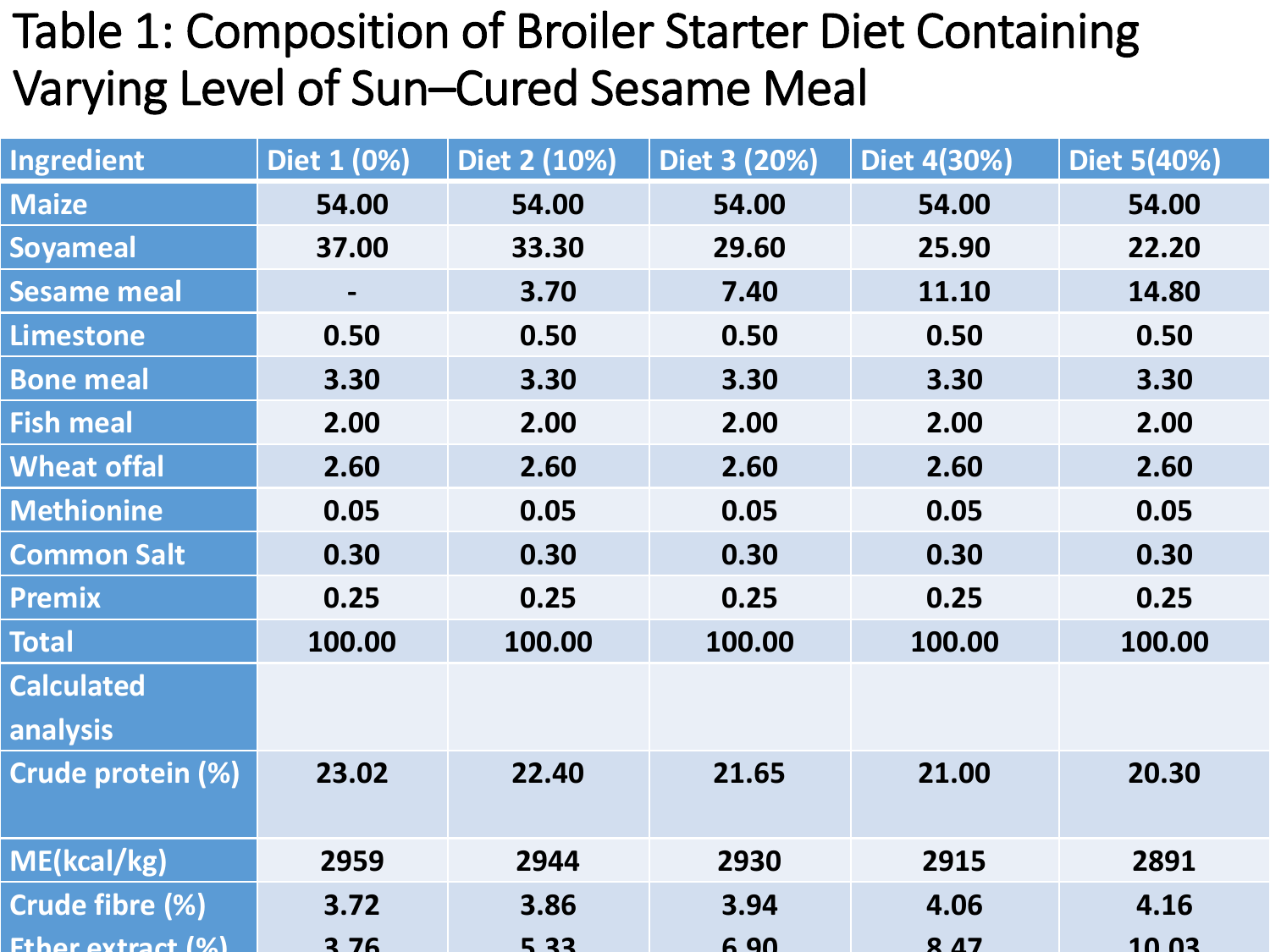### Table 2 Composition of Finisher Diet Containing Varying Level of Sun- cure Sesame Meal

| <b>Ingredient</b>                        | Diet 1(0%) | Diet2 (10%) | Diet 3(20%) | Diet 4(30%) | Diet 5 (40%) |
|------------------------------------------|------------|-------------|-------------|-------------|--------------|
| <b>Maize</b>                             | 57.50      | 57.50       | 57.50       | 57.50       | 57.50        |
| <b>Soyameal</b>                          | 35.00      | 31.50       | 28.00       | 24.50       | 21.00        |
| <b>Sesame</b>                            |            | 3.50        | 7.00        | 10.50       | 14.00        |
| <b>Limestone</b>                         | 0.50       | 0.50        | 0.50        | 0.50        | 0.50         |
| <b>Bone meal</b>                         | 3.40       | 3.40        | 3.40        | 3.40        | 3.40         |
| <b>Methionine</b>                        | 0.05       | 0.05        | 0.05        | 0.05        | 0.05         |
| <b>Common Salt</b>                       | 0.30       | 0.30        | 0.30        | 0.30        | 0.30         |
| <b>Premix</b>                            | 0.25       | 0.25        | 0.25        | 0.25        | 0.25         |
| <b>Wheat offal</b>                       | 3.00       | 3.00        | 3.00        | 3.00        | 3.00         |
| <b>Total</b>                             | 100.00     | 100.00      | 100.00      | 100.00      | 100.00       |
| <b>Calculated analysis</b>               |            |             |             |             |              |
| Crude protein (%)                        | 21.11      | 20.61       | 19.81       | 19.16       | 18.52        |
| Crude fibre (%)                          | 3.71       | 3.74        | 3.89        | 3.99        | 4.11         |
| Ether extract (%)                        | 4.70       | 6.30        | 7.59        | 8.97        | 10.39        |
| <b>Metabolisable energy</b><br>(kcal/kg) | 2976       | 2962        | 2948        | 2934        | 2920         |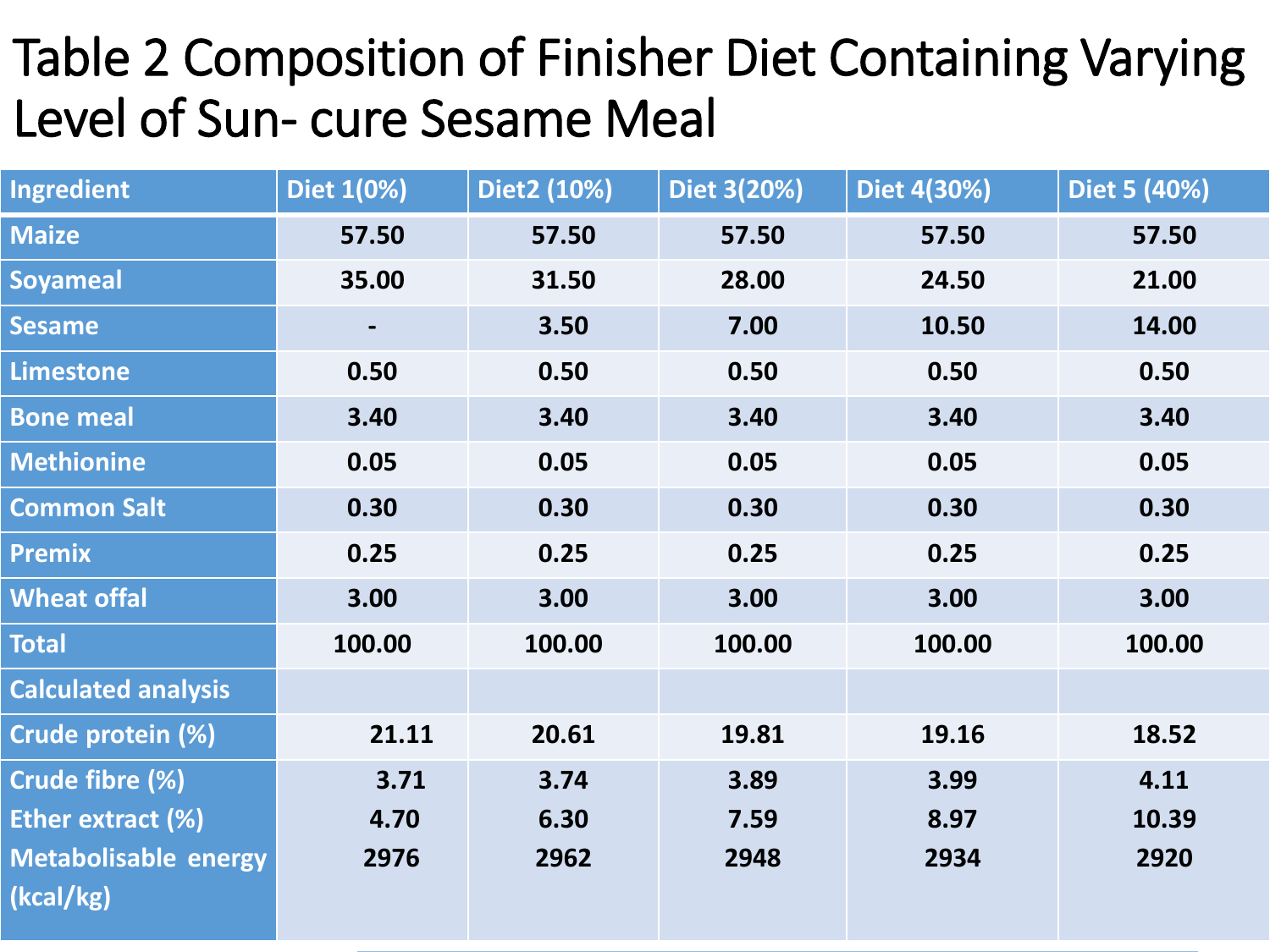### •**Carcass Characteristics of Broiler chickens**

- •Birds reared on 10% sesame supplemented diet had the highest mean final live weight (2100) followed by those on the control diet (2000).
- •Variations in live weight, bled weight, eviscerated weight and dressed weight were not significant  $(P>0.05)$ .
- •This suggested that the birds on the sesame performed similarly well with those of soya bean. In a similar trend treatment effect on the breast, thigh and drumstick were not significant  $(P > 0.05)$ .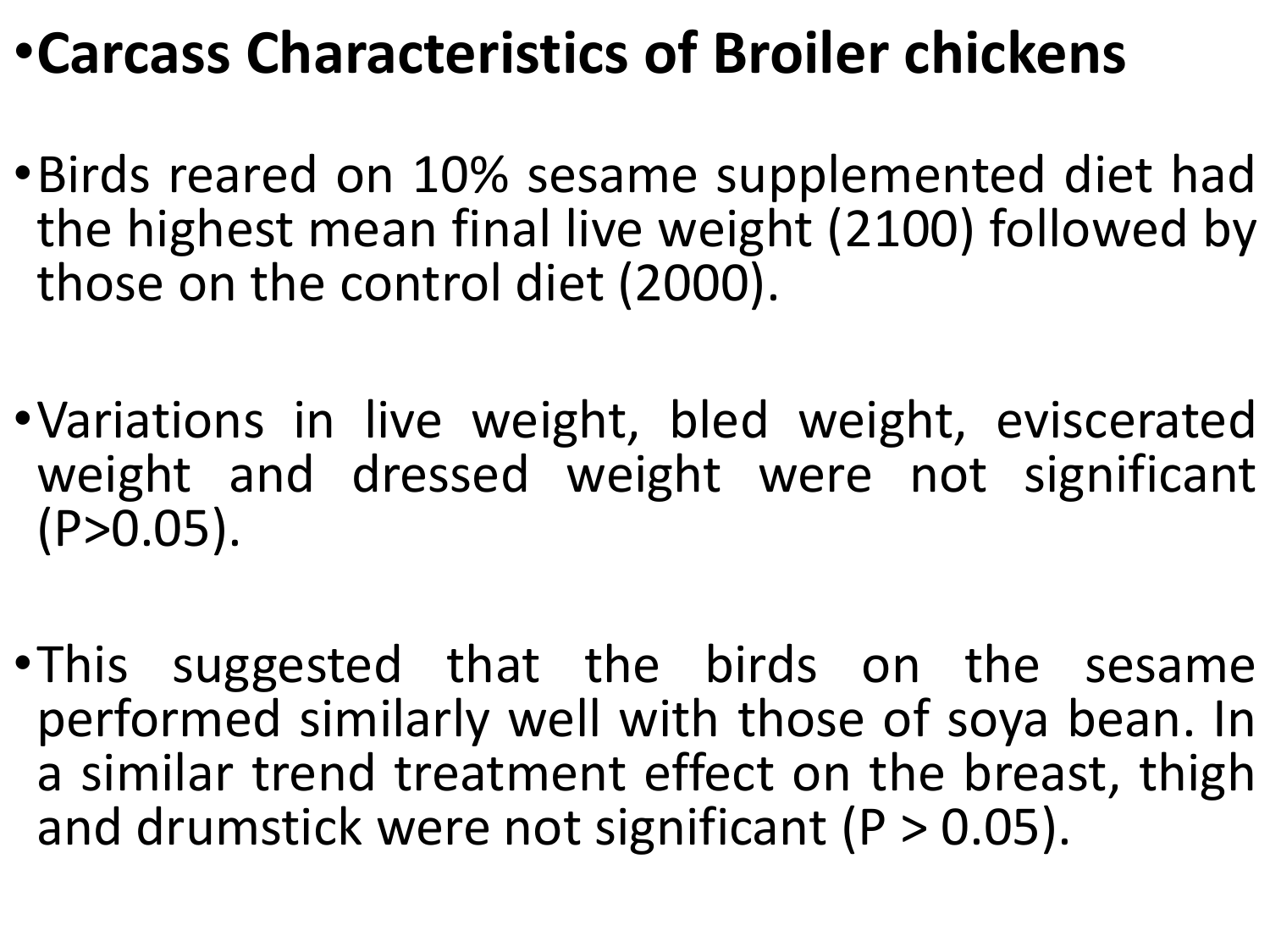#### **Carcass Characteristics of Broiler Chicken Fed Supplemented Sun-cured Sesame meal Diets**

| <b>Parameter</b>        | $T_1(0%)$          | $ T, (10\%) $      | $T_a(20%)$         | $T_a$ (30%) $T_5$ (40%) |                     | <b>SEM</b> |
|-------------------------|--------------------|--------------------|--------------------|-------------------------|---------------------|------------|
| Live weight             | 2000.00            | 2100.00            | 1900.00            | 2000.00                 | 1900.00             | 0.22       |
| (g)                     |                    |                    |                    |                         |                     |            |
| <b>Bled weight(g)</b>   | 1900.00            | 2000.00            | 1800.00            | 1900.00                 | 1800.00             | 0.21       |
| <b>Defeathered</b>      | 1800.00            | 1900.00            | 1700.00            | 1800.00                 | 1700.00             | 0.23       |
| weight (g)              |                    |                    |                    |                         |                     |            |
| <b>Eviscerated</b>      | 1600.00            | 1700.00            | 1400.00            | 1600.00                 | 1500.00             | 0.23       |
| Weight (g)              |                    |                    |                    |                         |                     |            |
|                         |                    |                    |                    |                         |                     |            |
| <b>Dressed weight %</b> | 88.75              | 88.20              | 87.90              | 87.50                   | 86.70               | 0.21       |
| <b>Drumstick %</b>      | 16.00              | 16.00              | 17.90              | 17.90                   | 17.50               | 2.4        |
| <b>Breast %</b>         | 32.30              | 30.00              | 30.00              | 29.00                   | 29.00               | 3.90       |
| Thigh %                 | 30.00              | 27.00              | 30.00              | 29.00                   | 28.00               | 3.41       |
| <b>Back %</b>           | 18.60 <sup>b</sup> | 15.18 <sup>d</sup> | 16.07 <sup>c</sup> | 21.46a                  | 20.67 <sup>ba</sup> | 3.03       |
| Liver %                 | 2.63 <sup>c</sup>  | 3.12 <sup>b</sup>  | 4.50 <sup>a</sup>  | 3.75 <sup>b</sup>       | 4.00 <sup>a</sup>   | 1.30       |
| <b>Gizzard %</b>        | 3.13 <sup>c</sup>  | 3.53 <sup>b</sup>  | 4.88 <sup>ba</sup> | 5.00 <sup>a</sup>       | 4.67 <sup>ba</sup>  | 0.75       |
| Dressing (%)            | 81.00              | 79.40              | 75.00              | 74.20                   | 78.00               | 1.80       |
|                         |                    |                    |                    |                         |                     |            |
|                         |                    |                    |                    |                         |                     |            |

a, b, c: means along the same row with any identical superscript are not significant (p>0.05). SEM = standard error of mean.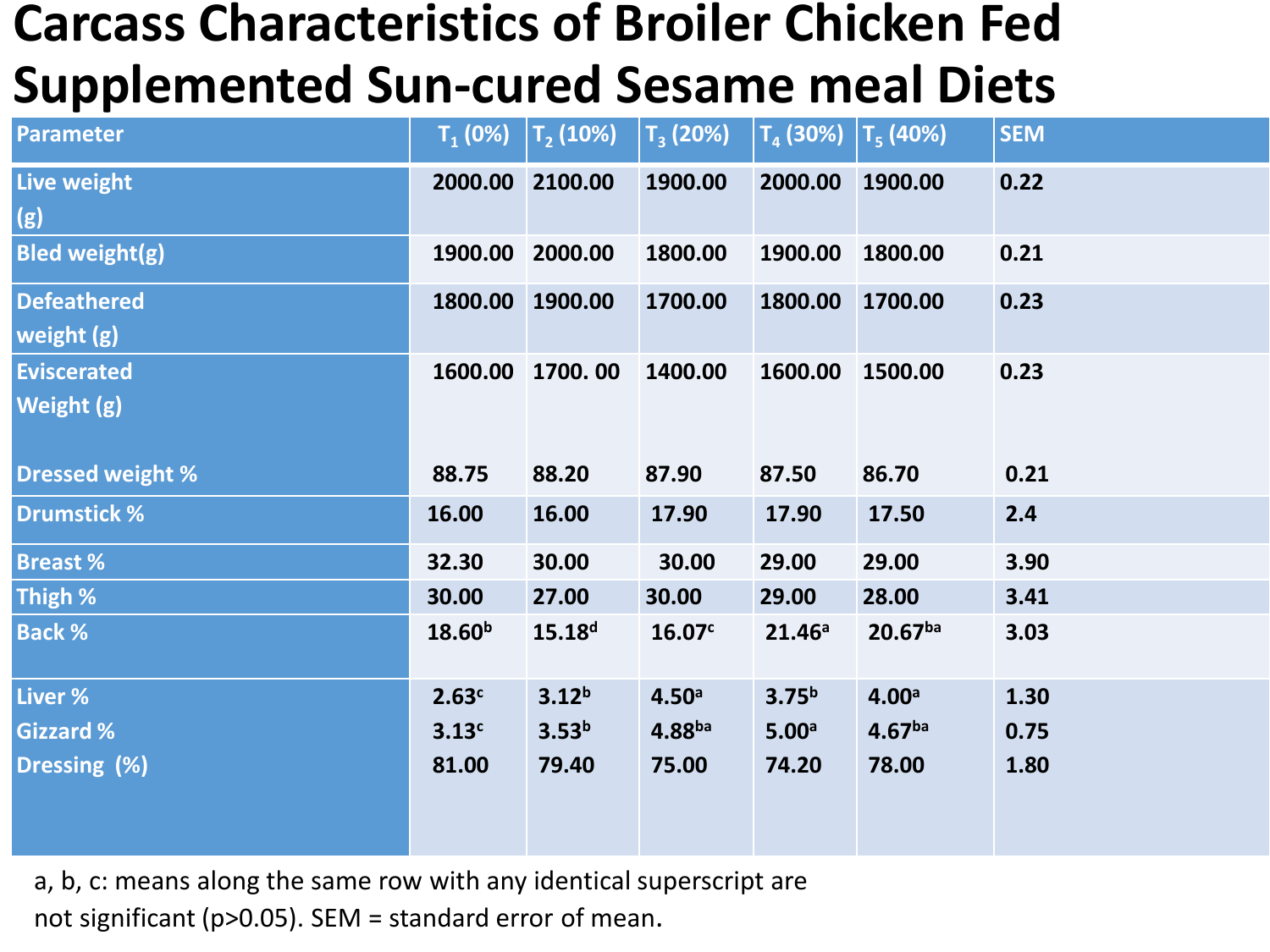### **Table 5 Haematological Characteristics.**

- •White blood cell count in this study ranged from 15.66-17.50mm<sup>3</sup> x 10<sup>3</sup> and haemoglobin 6.02-7.68g/dl. Apparent variations were not significant. The values however fell within the ranged for healthy birds. Afolabi *et al* (2011).
- •Treatment effects on PCV value were significant (p<0.05).Values ranged from 19.00-32.00.Lower value was recorded for diet T5 (40%). This might be as a result of lower protein in the feed.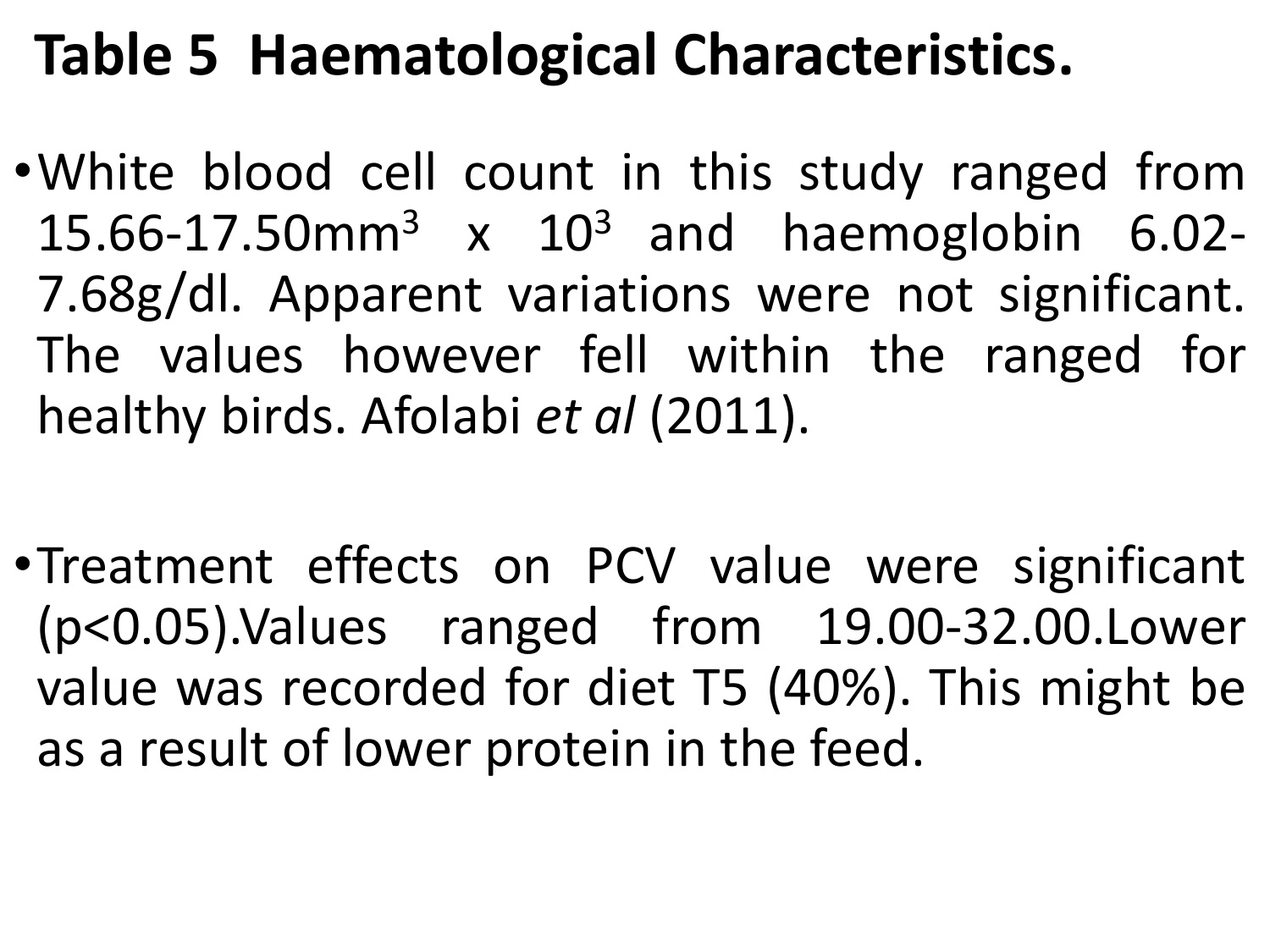• Red blood cell (RBC) differs significantly in this study (p<0.05) with birds on T4 (30%) having the highest value. The value obtained in this study ranged from  $(3.36-4.57mm^3x10^6)$ . Kuka and kannkuka (2012).The higher value which was observed in this study showed that the birds are not anaemic.

• It can be concluded that birds could accept suncured sesame meal supplemented with soyabean meal up to 40% of replacement without any detrimental effect on the health of the animals.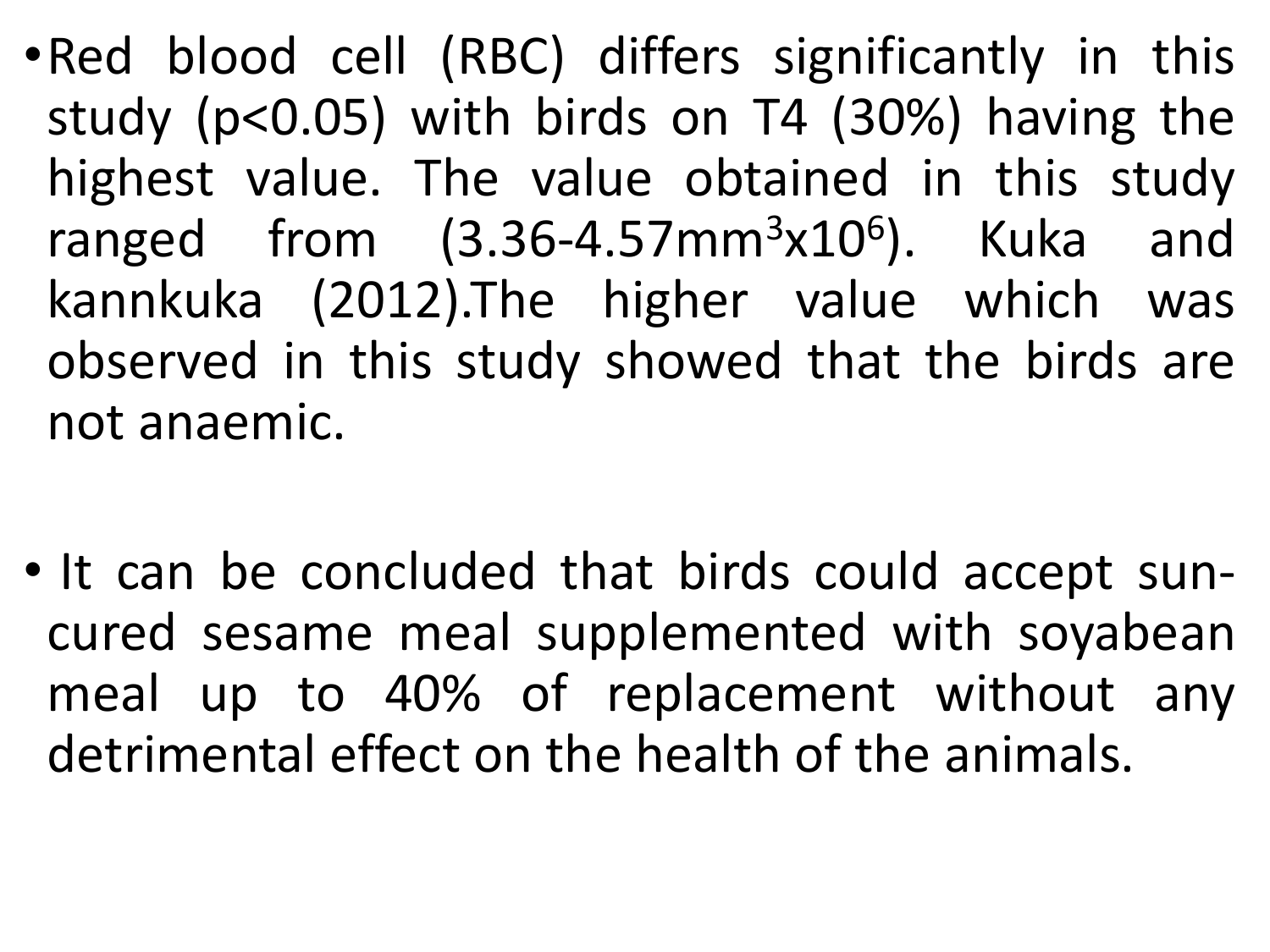#### **Table 4: Haematological Characteristics of Broiler Chicken Fed Supplement**

| <b>Parameters</b>                             | $T_1(0%)$           | $T_2(10%)$         | $T_3(20%)$         | $T_{\rm A}$<br>(30%) | $T_5(40%)$         | <b>SEM</b> | <b>STD</b> |
|-----------------------------------------------|---------------------|--------------------|--------------------|----------------------|--------------------|------------|------------|
| <b>PCV (%)</b>                                | 21.50 <sup>cb</sup> | 32.00 <sup>a</sup> | 24.83 <sup>b</sup> | 30.33a               | 19.00 <sup>c</sup> | 0.86       | $22 - 35$  |
| $\overline{\textsf{RBC}}$ (mm $^3$ x10 $^6$ ) | 3.67 <sup>b</sup>   | $4.04^{ab}$        | $4.16^{ab}$        | 4.57a                | $3.36^{b}$         | 0.59       | $2 - 4.0$  |
| $WBC/mm^3 x10^3)$                             | 16.83               | 17.35              | 15.80              | 17.50                | 15.66              | 0.62       | $9.2 - 31$ |
| Lymphocytes (%)                               | 61.67 <sup>b</sup>  | 69.67a             | 68.33a             | 67.17a               | 59.33 <sup>b</sup> | 0.43       | 47-81      |
| <b>Monocytes (%)</b>                          | 4.33a               | 2.50 <sup>b</sup>  | 2.33 <sup>b</sup>  | 4.00 <sup>ab</sup>   | 5.33a              | 2.45       | $3.3 - 9$  |
| <b>Eosinophil's (%)</b>                       | 3.00                | 2.17               | 3.17               | 3.17                 | 3.00               | 0.47       | $2.2 - 6$  |
| <b>Basophils (%)</b>                          | 0.83                | 0.67               | 0.53               | 0.50                 | 0.83               | 0.36       | $0.5 - 1$  |
| Heterocytes (%)                               | 30.17a              | 25.00 <sup>b</sup> | 26.17 <sup>b</sup> | 25.17 <sup>b</sup>   | 31.33a             | 0.55       | 16-33      |
| Haemoglobin (g/dl)                            | 6.02                | 7.40               | 7.68               | 7.30                 | 6.37               | 2.25       | $7 - 13$   |

a, b, c: Means along the same row having any identical superscript are not significant (p>0.05) SEM =standard error of mean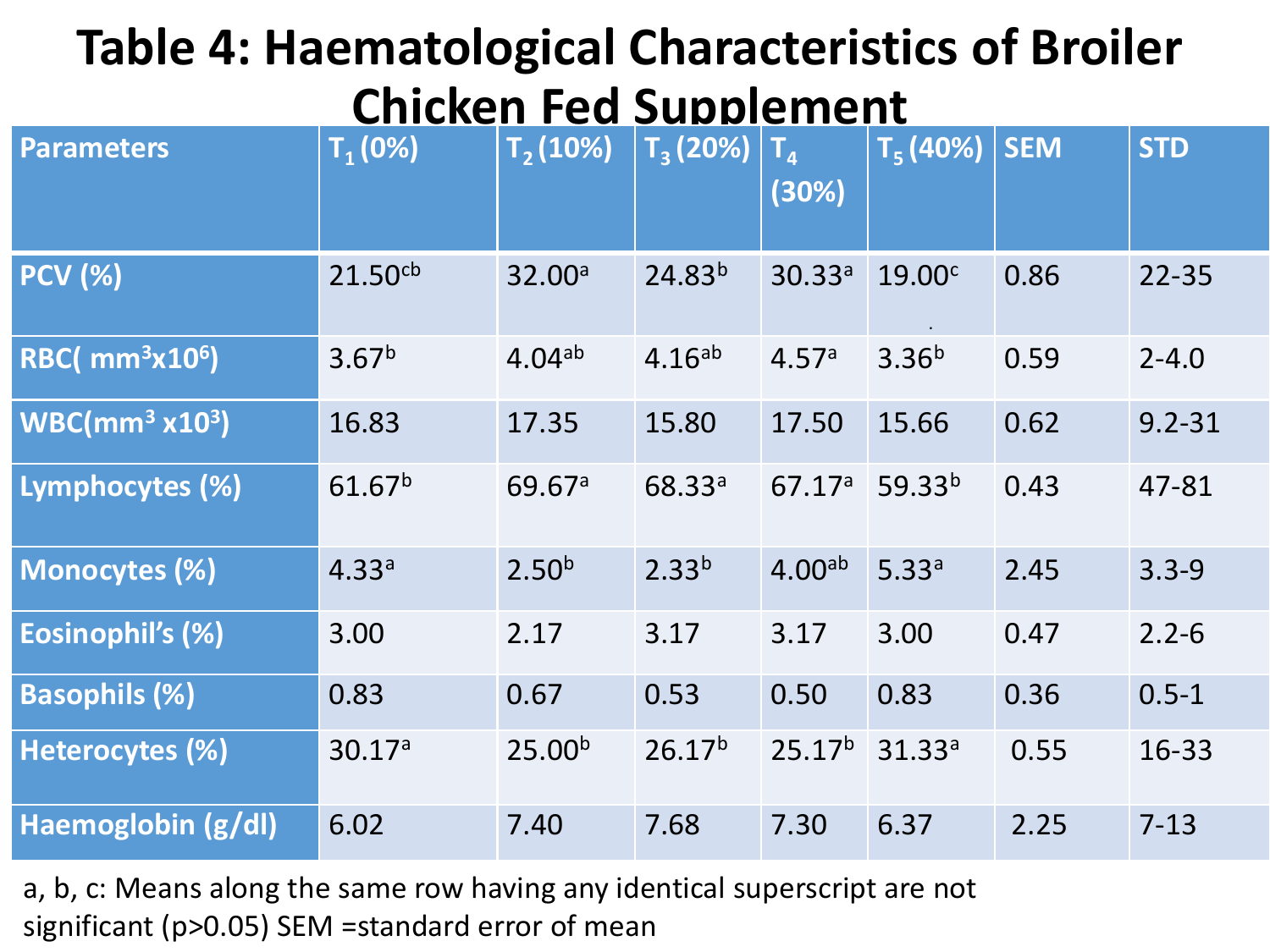#### **Conclusion and Recommendation**

- •Composition of sun- cured sesame meal revealed its potential as an alternative protein source for soybean meal in poultry diet. It can be concluded that Sun- cured sesame seed can be included in broiler chicken ration up to 40% inclusion without any adverse effect on performance, carcass, haematology and meat quality of birds.
- •More research should also be done on various alternatives that could help farmers to increase their production.